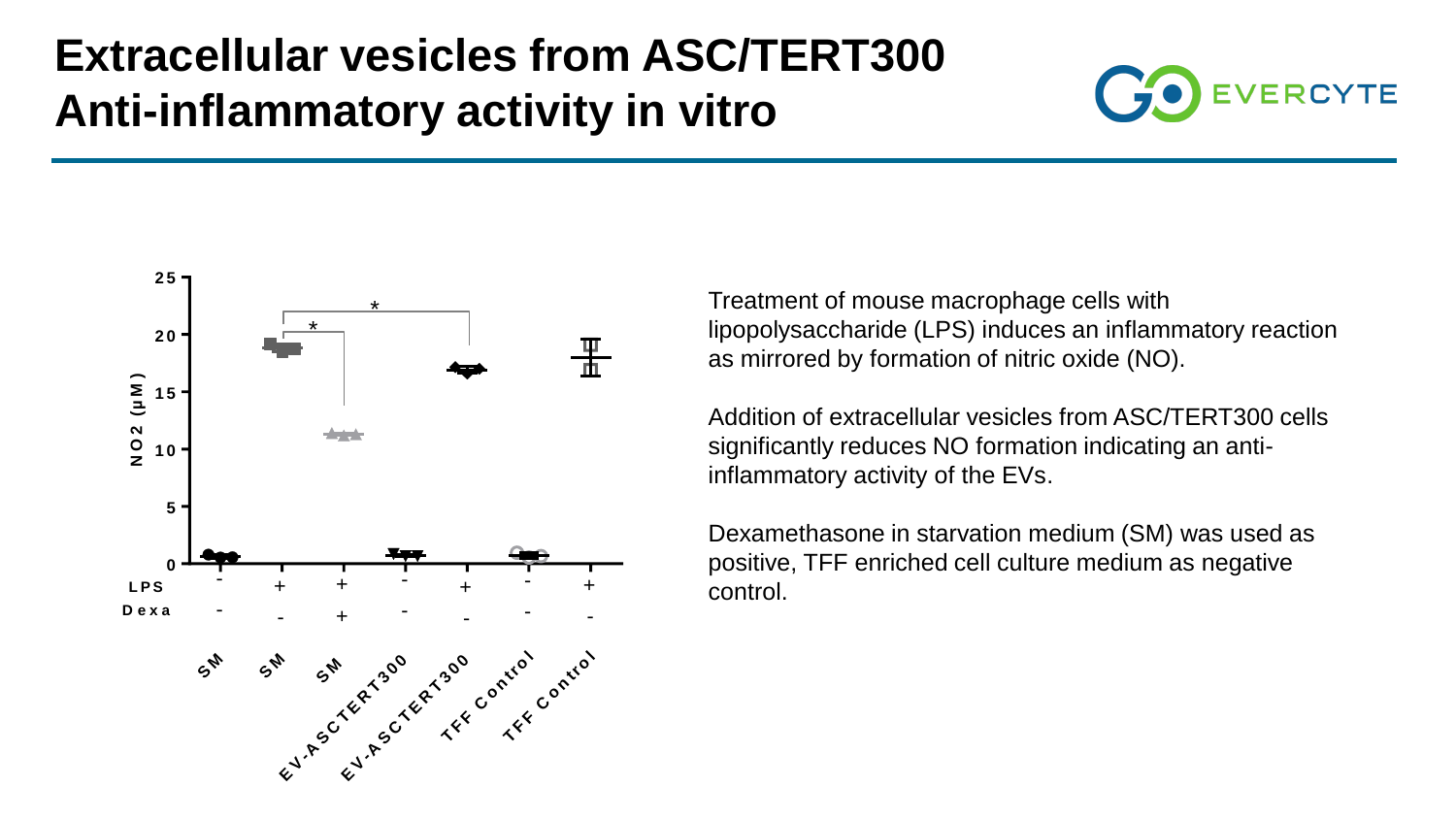# **Characterization of produced EVs Potency of EVs / anti-fibrotic activity in vitro**



Treatment of human fibroblasts (fHDF/TERT166) with:

Transforming Growth Factor beta (TGF-ß) induces the expression of alpha smooth muscle actin ( $\alpha$ -SMA) indicating myofibroblast activation.

Measurement of  $\alpha$ -SMA in the absence/presence of EVs by immunofluorescent staining.



- Reduction of alpha-SMA expression upon treatment with EVs
- **EXECTERT300 CONSTRATE:** Demonstration of anti-fibrotic activity of EVs derived from ASCTERT300 cells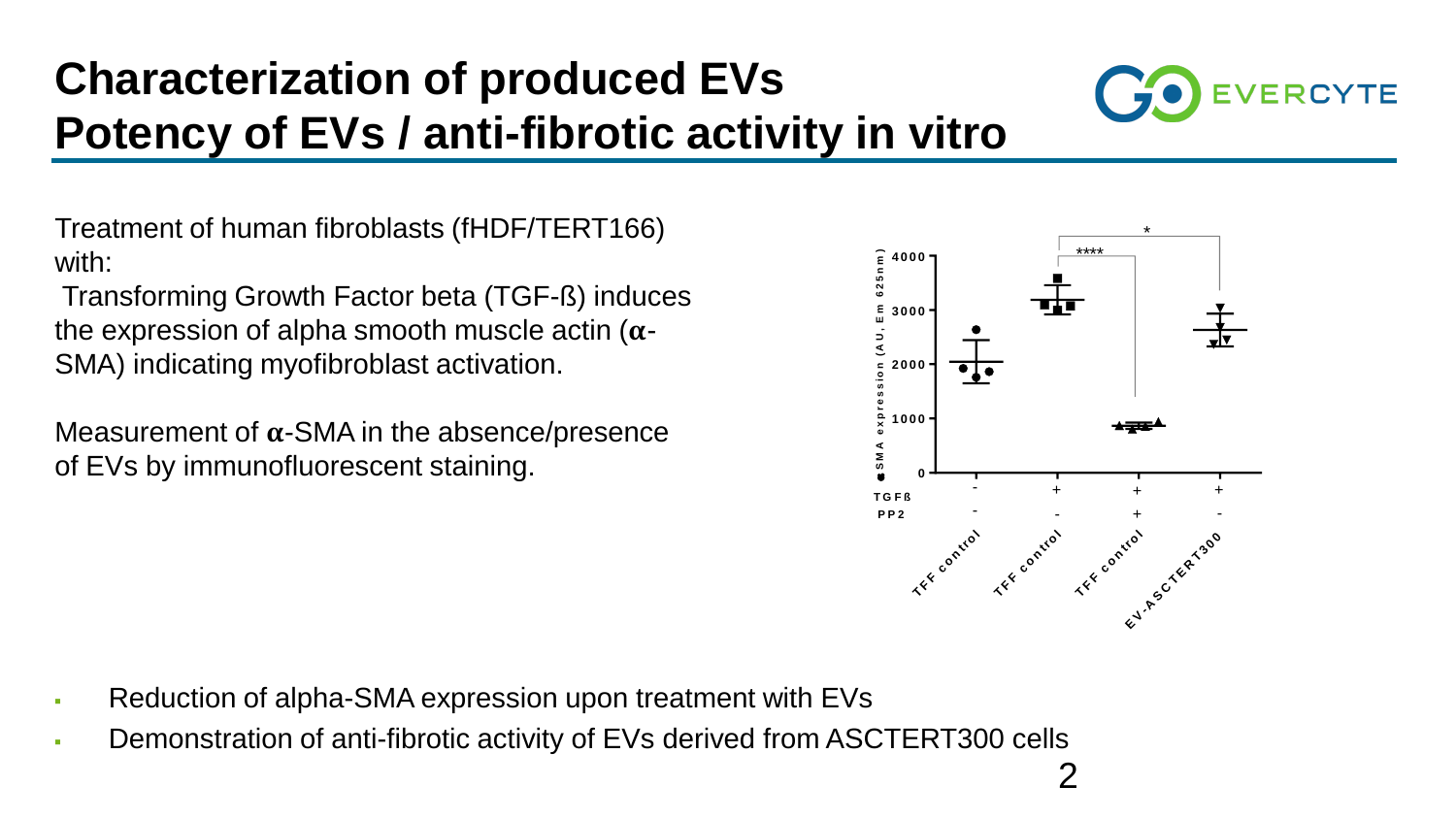## **Characterization of produced EVs RNASeq analysis**



#### Top genes with highest read counts in ASCTERT300

|         | GO - Biological processi                                                          |
|---------|-----------------------------------------------------------------------------------|
|         | cell population proliferation Source: UniProtKB                                   |
|         | positive regulation of mitochondrial translation Source: UniProtKB                |
| MT-RNR2 |                                                                                   |
|         | acute-phase response Source: UniProtKB-KW                                         |
|         | Angiogenesis Source: UniProtKB-KW                                                 |
|         | biological process involved in interaction with symbiont Source: CAFA             |
| FN1     |                                                                                   |
|         | aerobic respirationSource: GO Central                                             |
|         | mitochondrial electron transport, cytochrome c to oxygen Source: GO_Central       |
|         | respiratory chain complex IV assembly Source: UniProtKB                           |
| MT-CO3  |                                                                                   |
|         | blood vessel development Source: UniProtKB                                        |
|         | bone trabecula formation Source: Ensembl                                          |
|         | cartilage development involved in endochondral bone morphogenesis Source: Ensembl |
|         | cellular response to amino acid stimulus Source: Ensembl                          |
| COL1A1  |                                                                                   |
|         |                                                                                   |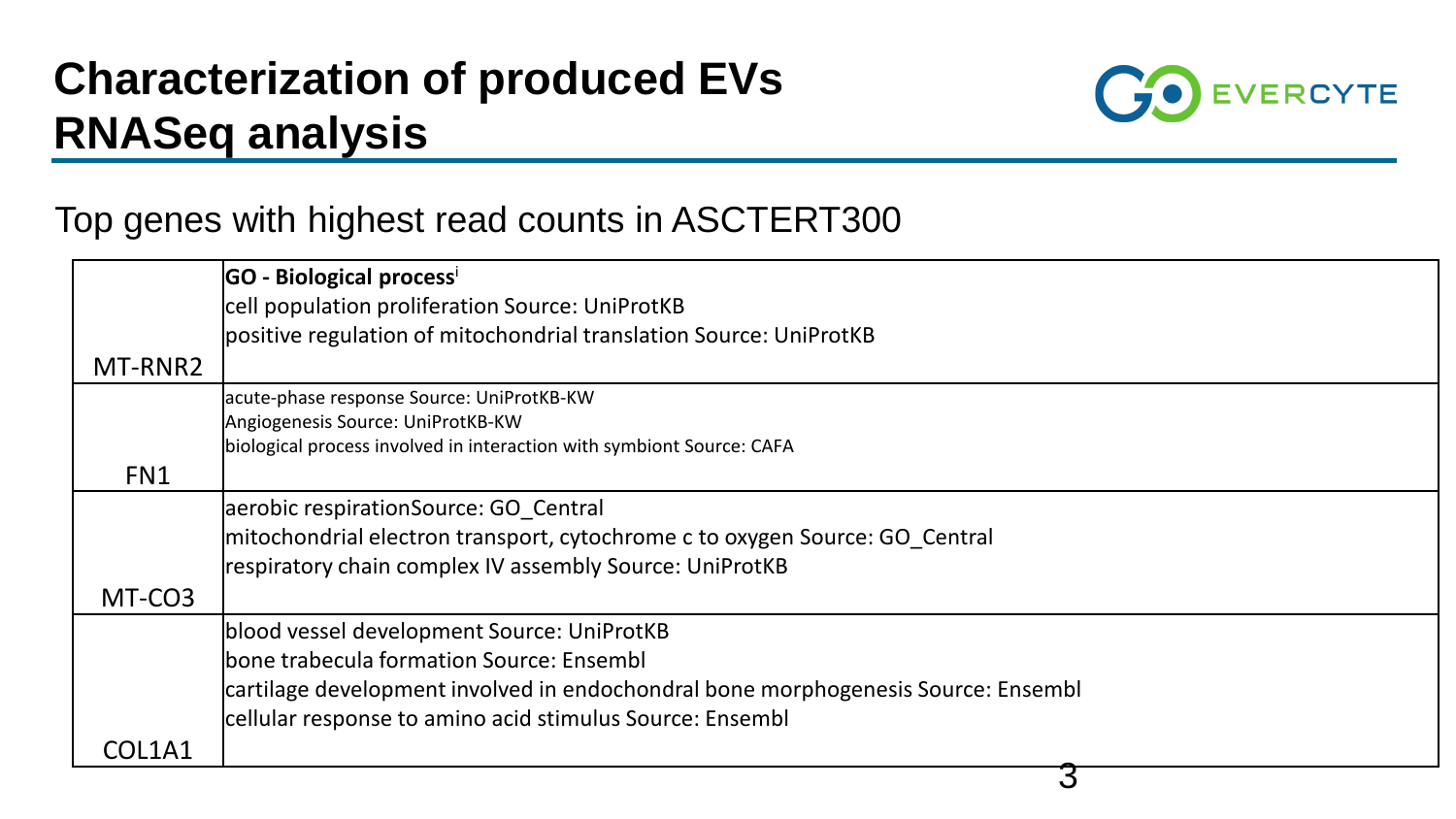## **Characterization of cells RNASeq analysis**



|                   | cell adhesion Source: UniProtKB-KW                                                                                       |
|-------------------|--------------------------------------------------------------------------------------------------------------------------|
|                   | cellular response to amino acid stimulus Source: Ensembl                                                                 |
|                   | endodermal cell differentiation Source: UniProtKB                                                                        |
| COL6A1            | losteoblast differentiation Source: UniProtKB                                                                            |
|                   | animal organ regeneration Source: Ensembl                                                                                |
|                   | electron transport coupled proton transport Source: Ensembl                                                              |
|                   | hyperosmotic salinity response Source: Ensembl                                                                           |
| MT-CYB            | mitochondrial electron transport ubiquinol to cytochrome c Source: UniProtKB                                             |
|                   |                                                                                                                          |
|                   | cellular copper ion homeostasis Source: ProtInc                                                                          |
|                   | cellular response to cadmium ion Source: GO Central                                                                      |
| MT <sub>2</sub> A | cellular response to copper ion Source: GO Central                                                                       |
|                   |                                                                                                                          |
|                   | aging Source: Ensembl                                                                                                    |
|                   | ATP synthesis coupled proton transport Source: GO Central                                                                |
|                   | mitochondrial ATP synthesis coupled proton transport Source: UniProtKB                                                   |
| MT-ATP6           | response to hyperoxia Source: Ensembl                                                                                    |
|                   | MALAT1 is a nuclear retained RNA that localizes to nuclear domains known as nuclear speckles [16]. Nuclear speckles are  |
|                   | enriched in pre-mRNA processing factors, as well as some transcription factors, and play a critical role in coordinating |
| MALAT1            | transcriptional and post-transcriptional gene regulation                                                                 |
| <b>NAT ATDO</b>   |                                                                                                                          |